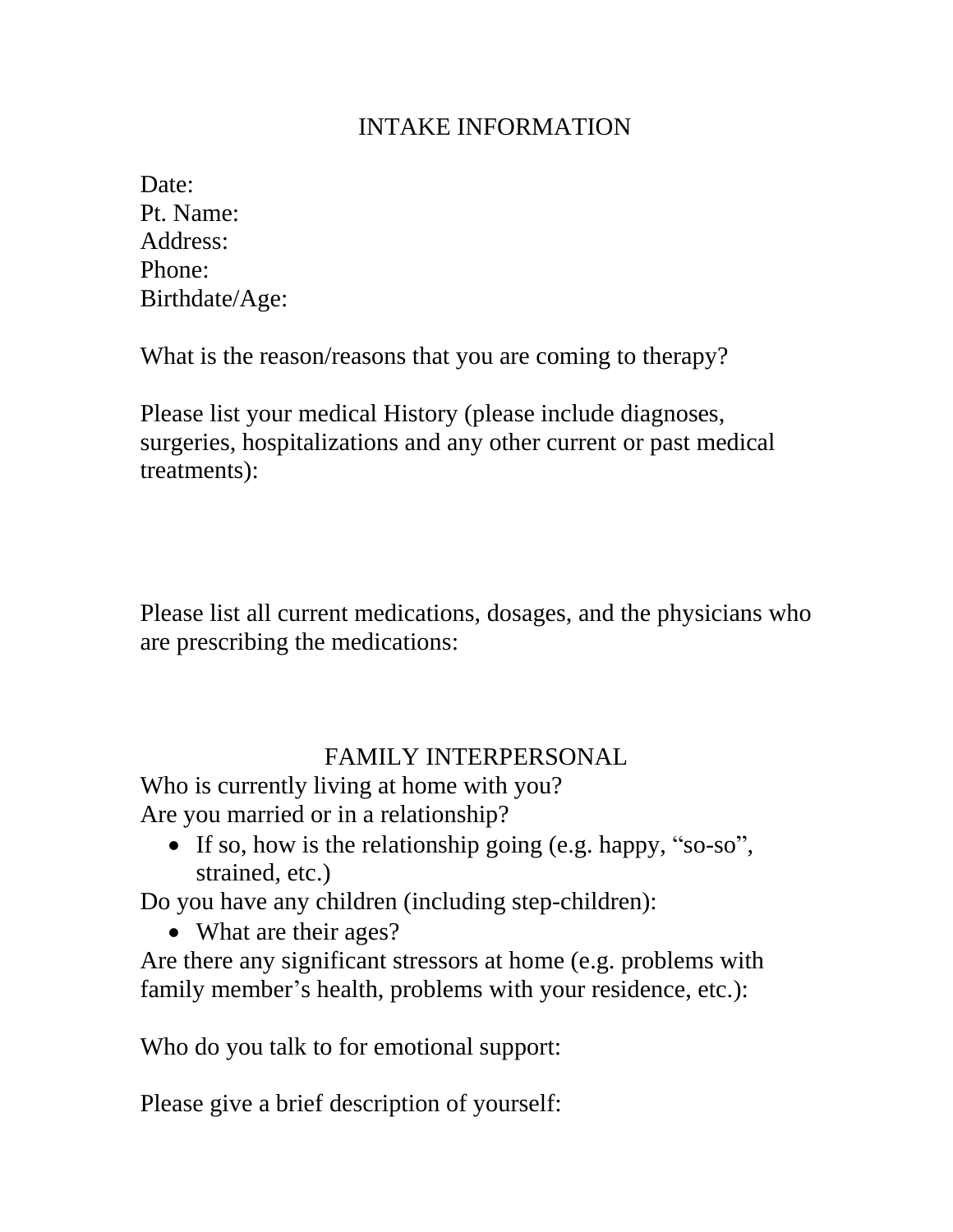#### DEVELOPMENTAL

Where you from (e.g. in what state did you reside as a child): Please provide a brief (a few sentences) description of your childhood:

Were you adopted or raised by people other than biological parents?

Did you suffer abuse during your growing up years?

Were your parents ever separated or divorced?

• If yes, how old were you when they separated?

Are your parents still living:

How many siblings do you have and what number child are you in the birth order?

Is there a family history of mental health issues (and if so, what types of difficulties were experienced)?

What is your level of education?

Have you ever been diagnosed with Attention Deficit Disorder,

Dyslexia or other Learning Disabilities?

What is your current job description?

Have you ever held a position in the military?

## FINANCIAL/LEGAL

Are finances currently sufficient to meet your needs in your home? Do you have a history of litigation? Have legal charges ever been brought against you (e.g. been arrested)?

## MENTAL HEALTH HISTORY

Have you ever gone to counseling, seen a psychiatrist, or been hospitalized for psychiatric reasons? If so, please elaborate below: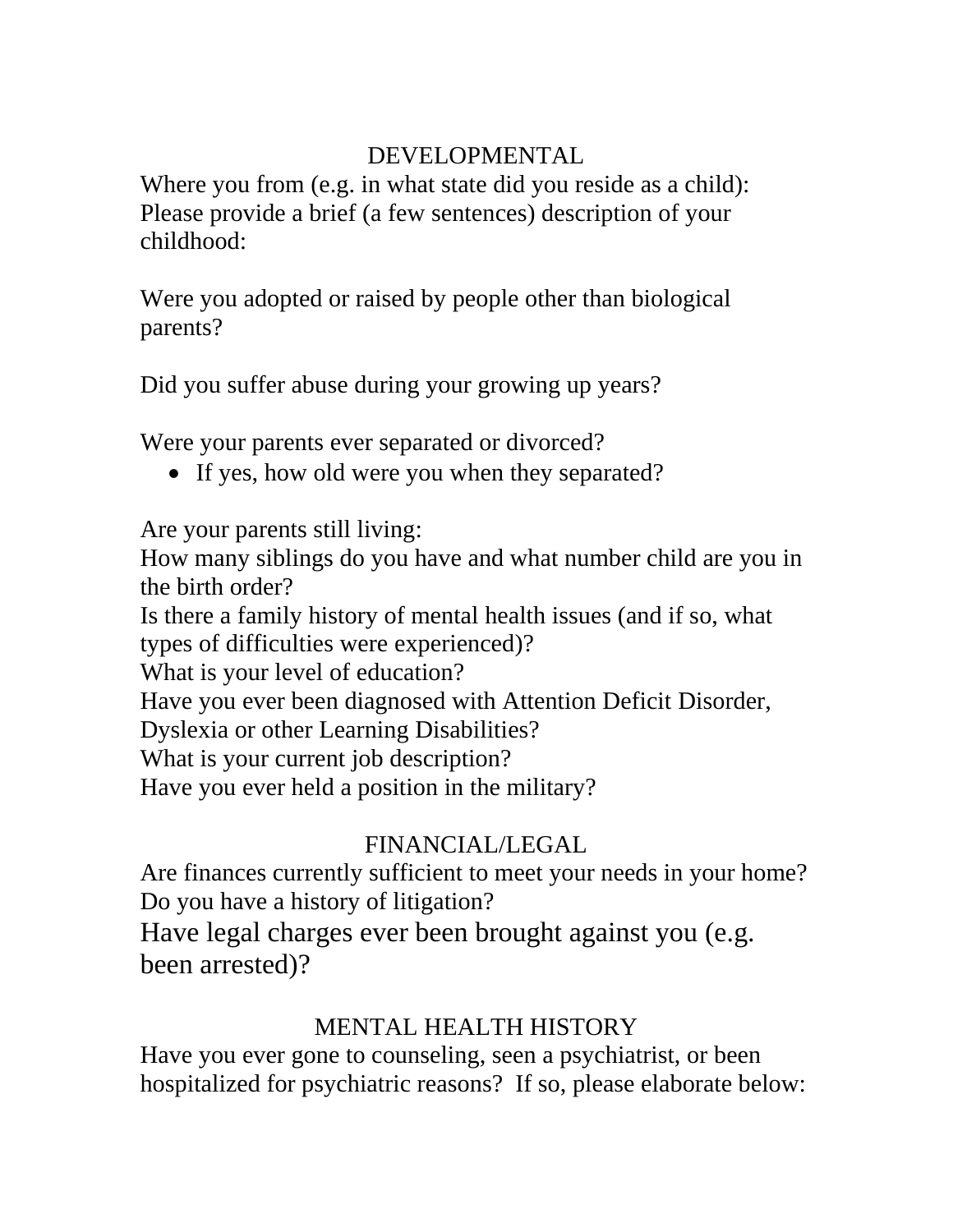Have you ever taken medications to help your mood? If so please list them below.

What past mental health diagnoses have been given to you? What other past mental health treatments have you received?

## SUBSTANCE USE

How often do you drink alcohol?

Have you ever experienced serious problems (e.g. abused) alcohol?

Do you use tobacco?

Do you use other (street) drugs?

# DEPRESSION

How often are you depressed, sad, or down? What words you use to describe your depression? Do you have a history of other episodes of depression? What is your current level of depression (0-10 with 10 as the worst level possible)? What is the cause of your depression? Are you often irritable? Describe your sleep pattern: What is the level of your energy? Do you havea good appetite? Have you lost interest in things your previously enjoyed? Is your sexual desire high, medium or low? Do you experience frequent crying episodes? Do you often have negative thoughts about yourself? Are you socially isolated? Are you currently suicidal?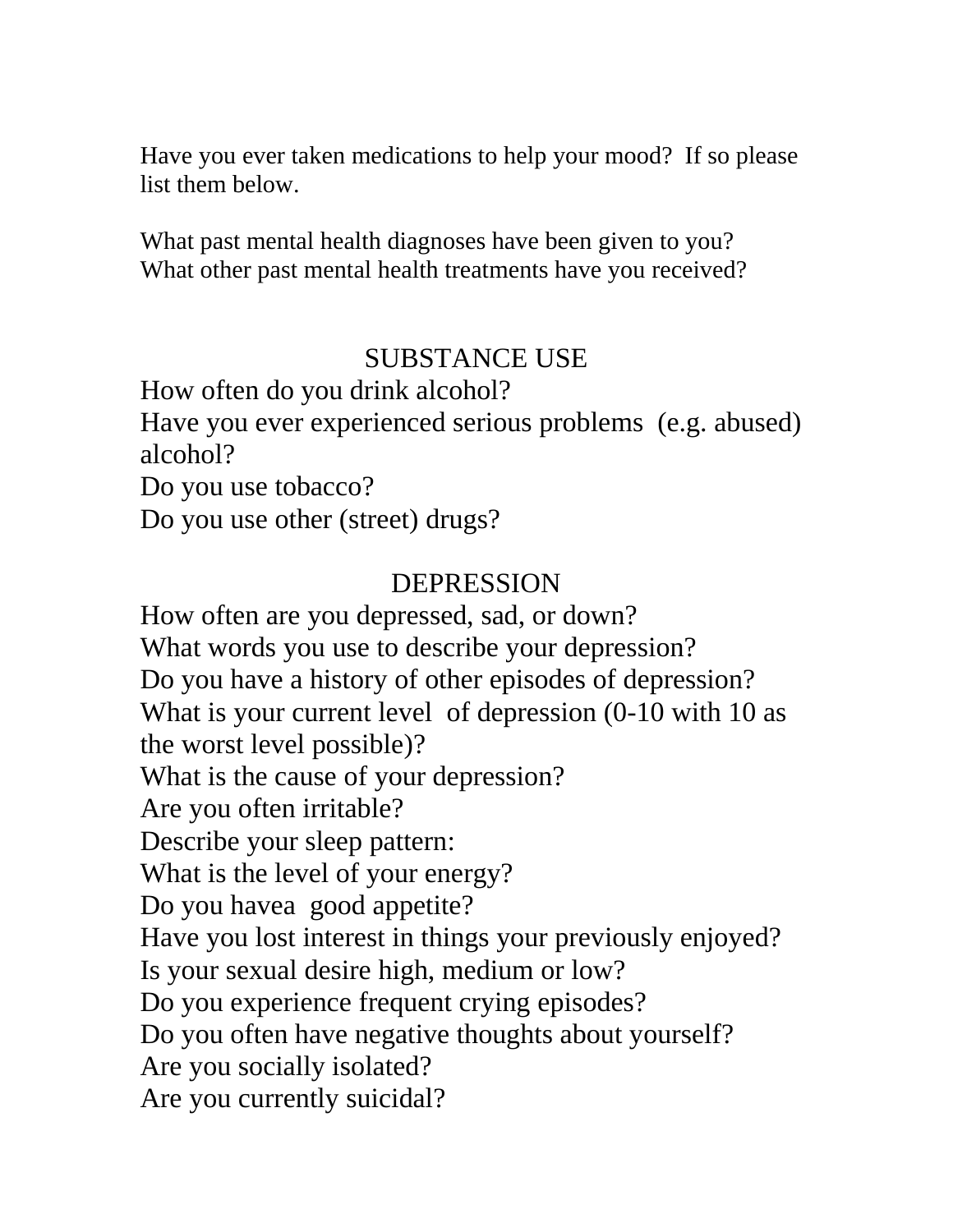Have you ever been suicidal Have you ever made an attempt on your life?

# ANXIETY

How often are you anxious? How would you describe your anxiety? Do you have a history of being an anxious person? What do you worry about? Have you had panic attacks? Are you afraid to leave the house Any other specific fears? Have you ever experienced anything that you think was so traumatic that you may qualify for a Post-traumatic Stress Disorder diagnosis? Do you have thoughts you can't seem to get rid of (e.g. obsessions)? Do you find yourself performing ritual behaviors such as frequent handwashing, checking, or counting? How often are you angry? What do you do when frustrated or angry? Has anger ever gotten you in trouble (e.g. hurt someone)? Have you ever been homicidal? Do you have frequently fluctuating energy or mood? Do you have racing thoughts? Do you sometimes engage in risky behaviors? Have you ever been diagnosed with Bipolar Disorder? \_\_\_\_\_\_\_\_\_\_\_\_\_\_\_\_\_\_

Have you ever suffered a head injury?\_\_\_\_\_\_\_\_\_\_\_\_\_\_\_\_